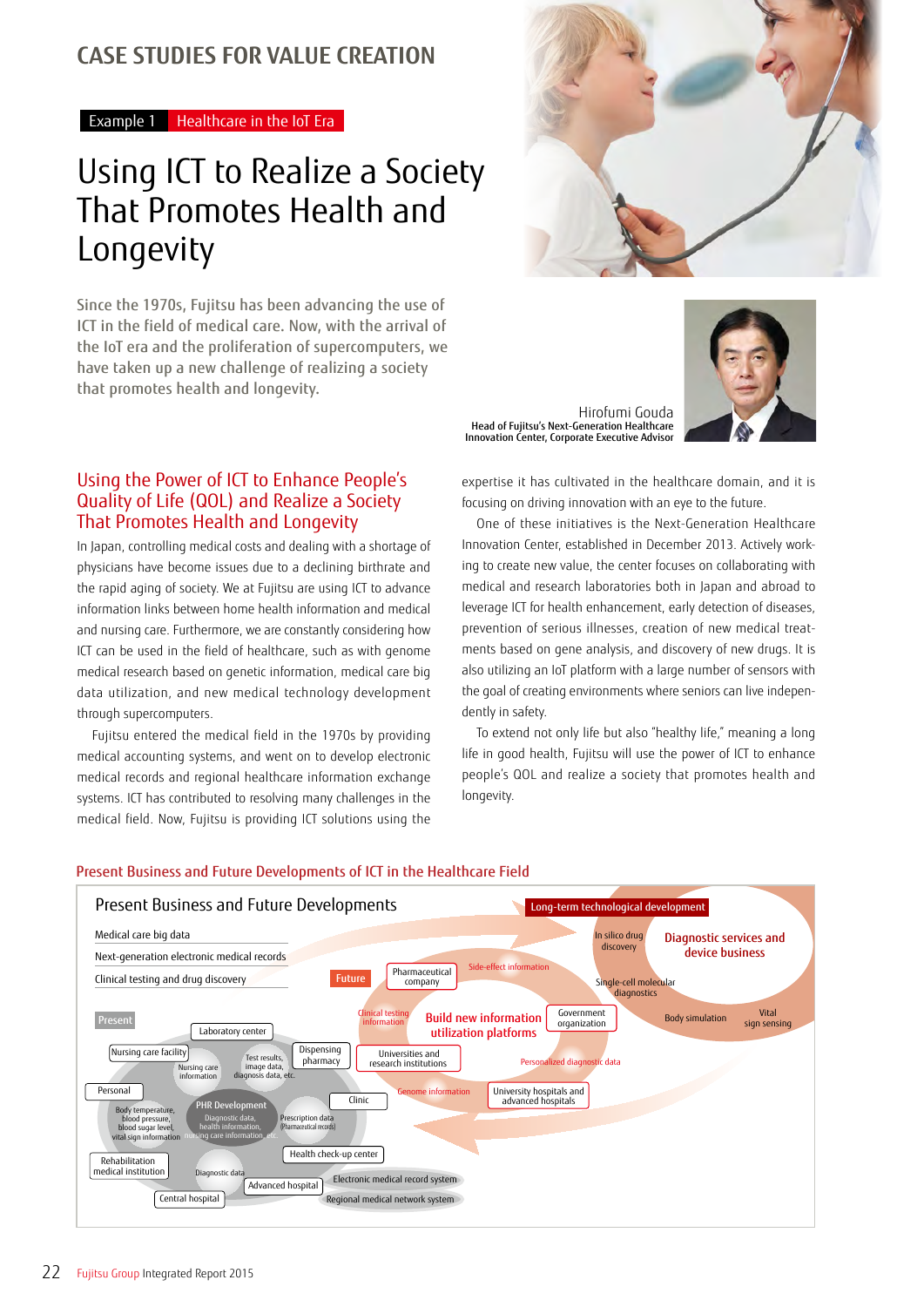### Case Study | Using Sensing Data for Early Detection of Hidden Motor Function Abnormalities

Since 2013, Fujitsu Laboratories and Fujitsu have been working together with Irish research institutes CASALA and INSIGHT@UCD on the KIDUKU Research Project on assisted independent living for seniors and patients who live in smart houses in Ireland.

In March 2015, as one result of the research, Fujitsu and its partners developed a technology for early detection of abnormalities in motor function that might otherwise go undetected. This technology uses data collected from sensors worn by the seniors and patients, as well as from sensors embedded in the smart houses.

The technology quantifies the characteristics of an individual's actions such as "walk" and "open door," and detects movements that easily show signs of abnormal or irregular motor function that are not easy to observe. Using the technology enables detection of individual risks hidden in daily activities. For example, a patient who walks with a limp may be prone to loss of balance when walking immediately after getting out of bed.

Individually optimized care is enabled in line with such risks and is expected to lead to better diagnoses and treatment by physicians and more efficient clinicians, as well as more reasonable medical expenses.

In the project, Fujitsu is aiming for practical implementation

of the technology in fiscal 2017, with plans to proceed with verification of various illnesses and applications beyond the smart house. Fujitsu also aims to apply the technology to various services, such as risk action proposals tailored to individuals and operational support for healthcare professionals, and to develop next-generation healthcare support systems that combine the technology with electronic medical record systems.



# VALUE CREATION SECTION VALUE CREATION SECTION

#### In Silico Drug Discovery Aiming for Breakthroughs in New Pharmaceuticals Development Case Study

Expectations are high that new drugs will be developed for illnesses without an effective treatment, such as Ebola fever which spread through West Africa in 2014. Under these circumstances, Fujitsu is working on IT-based drug discovery using computers to design and evaluate low-molecularweight drug candidate compounds.

New drugs enter the market after passing through the four stages of target exploration; compound design, synthesis, and evaluation; preclinical testing; and clinical testing. The probability of a candidate compound making it through this process and becoming a new pharmaceutical product is about 1 in 30,000. Generally, drug development can take some 9 to 17 years and cost 20 billion yen. Patients and others hoping for new medicines are strongly demanding that this process be improved.

Fujitsu has been working on a drug discovery project targeting cancer using a supercomputer in collaboration with the University of Tokyo's Research Center for Advanced Science and Technology and a pharmaceutical company since 2011. The aim of this research is to discover a new compound that would strongly bind to a protein thought to cause the disease, suppressing its function. Achieving such a discovery could greatly expand the potential for the creation of new drugs.

Going forward, Fujitsu will provide simulation technologies utilizing supercomputers like the "K computer" to continue development of new pharmaceuticals through IT-based drug discovery, and contribute toward the realization of a society where people enjoy good health.

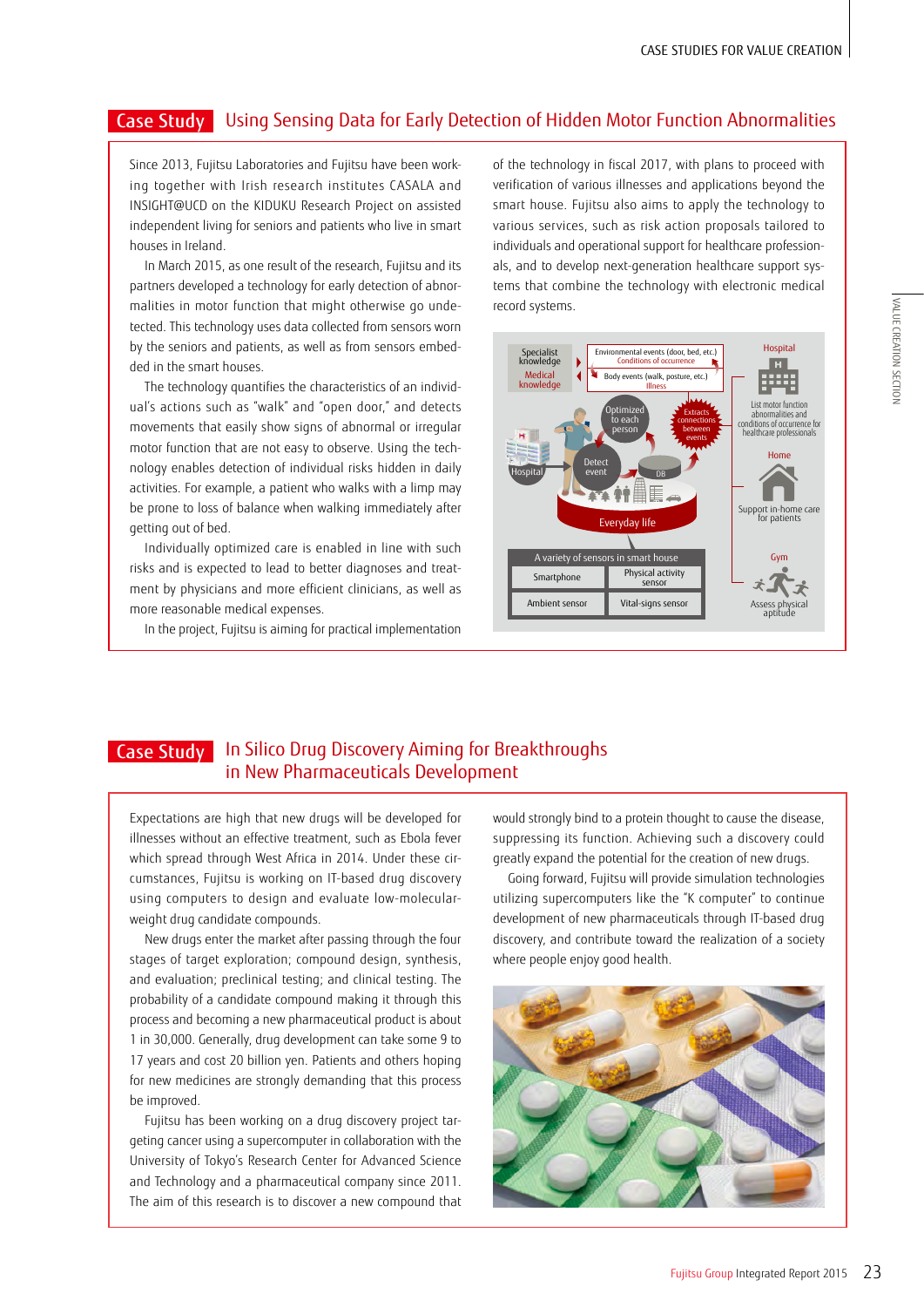### Bringing Innovation to Manufacturing with Big Data

As an ICT vendor with practical experience in manufacturing, we strive to lead a transformation of manufacturing for the era of the IoT (Internet of Things) while leveraging Japan's strengths in this field.



Toshio Hirose Corporate Executive Officer, SVP, Head of Manufacturing Industry Business Unit, Manufacturing & Distribution Industry Sales Group



#### Using ICT to Create a Production Environment for Human-Robot Cooperation based on Our Own In-House Deployments

Amid an escalating rivalry for leadership by countries around the world seeking to revive their manufacturing sectors, such as with Industry 4.0 in Germany and the Industrial Internet in the US, Fujitsu is putting ICT to use in its efforts at "next-generation manufacturing."

At the heart of this next-generation manufacturing are the two main elements: virtual product manufacturing and real-worldbased "smart manufacturing." Fujitsu has production sites that combine expertise in both hardware, such as sensors and cloud systems, and software, such as production control solutions and AI. It also has human resources to support the sites, and is using the total capabilities amassed from all of these assets to drive next-generation manufacturing.

For example, by coordinating the data acquired from the IoT and the people involved on the front lines of manufacturing, it is

possible to realize small-lot mixed-flow production of multiple items, which was difficult to achieve with a conventional conveyor production system, resulting in higher-quality items being produced in half the time. In addition, by using improvements at production sites to repeatedly refine the optimization obtained through virtual computer simulations, we are evolving a new model for manufacturing where people and robots grow together every day.

Fujitsu is developing first-hand experience of utilizing ICT, big data, and the IoT, mainly at its PC manufacturing plant (Shimane Fujitsu Limited), which received the 6th Monodzukuri Nippon Grand Award METI Minister's Award. The expertise, methodologies, and tools accumulated at this plant will serve as a reference model for making proposals to customers. Based on our own experience as a manufacturer, we will identify the real issues implicit in our customers' manufacturing systems and improve them, working alongside them to expand business and realize a better and more vital manufacturing sector overall.





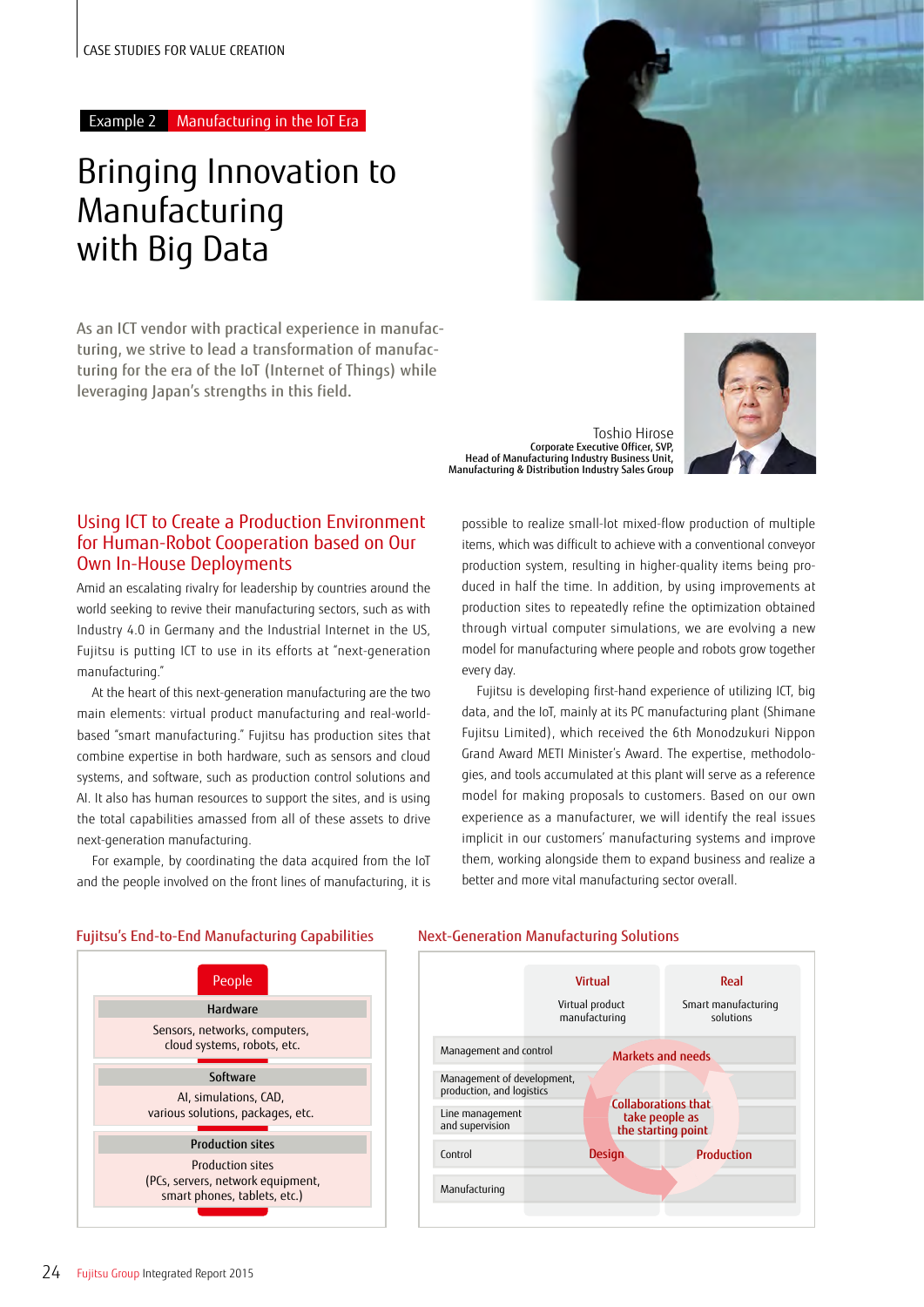### Case Study | Visualizing Data to Realize a New Era of Manufacturing Where People and Machines Work Together (OMRON Corporation)

OMRON Corporation, a world leader in industrial automation, had been taking steps with a view to utilizing big data obtained from its Sysmac Automation Platform for integrated control of production line equipment. Determining just how to leverage the collected data, however, had become a challenge.

Fujitsu integrated the diverse data collected by Sysmac to visualize the production line of OMRON's Kusatsu Factory. This has enabled anyone to identify the cause of errors and remedy them in around one hour, and it significantly contributed to increased productivity. Fujitsu also made several proposals focused on overall optimization of the production line, resulting in an approximately 30% increase in the production

way to innovate at manufacturing sites that enables the people that support manufacturing on the factory floor to work together in harmony with machinery, leading to improved productivity. Currently, OMRON is developing the same system for overseas factories, aiming to improve productivity and quality globally. Fujitsu will continue to promote the use of data, realizing

and supporting "next-generation manufacturing where people and machines work together in harmony" to improve performance at manufacturing sites.

rate over several months. Visualization provides a new starting point for improvements. It has realized a completely new





### Case Study Driving the Maker Movement **for Long-Lasting Innovation** (TechShop, Inc.)

TechShop, Inc. provides "spaces for makers." It offers a wide range of fabrication machinery and tools, such as 3D printers, to a variety of people, including entrepreneurs, designers, and students, in a place where innovation is promoted by making things. Through this initiative, TechShop has been a pioneer of the "Maker Movement" that has captured the public eye, and now operates workshops in eight cities throughout the US. The company is also expanding overseas, starting with France and Dubai. Fujitsu and TechShop subscribe to the same philosophy, and the two companies signed a partnership agreement under which they launched in the US in December 2014 the world's first mobile, open workshop, "TechShop Inside! — Powered by FUJITSU," which provides the experience of making things to children. They continued their initiatives in October 2015 with the joint establishment of TechShop Japan Limited, which aims to help create new projects and to support and expand businesses in Japan through open innovation. Through its participation in the TechShop Tokyo facility (opening planned for 2016), Fujitsu will continue to lead the creation of ecosystems for open "making" by involving communities as well as encouraging collaborative creation between members.

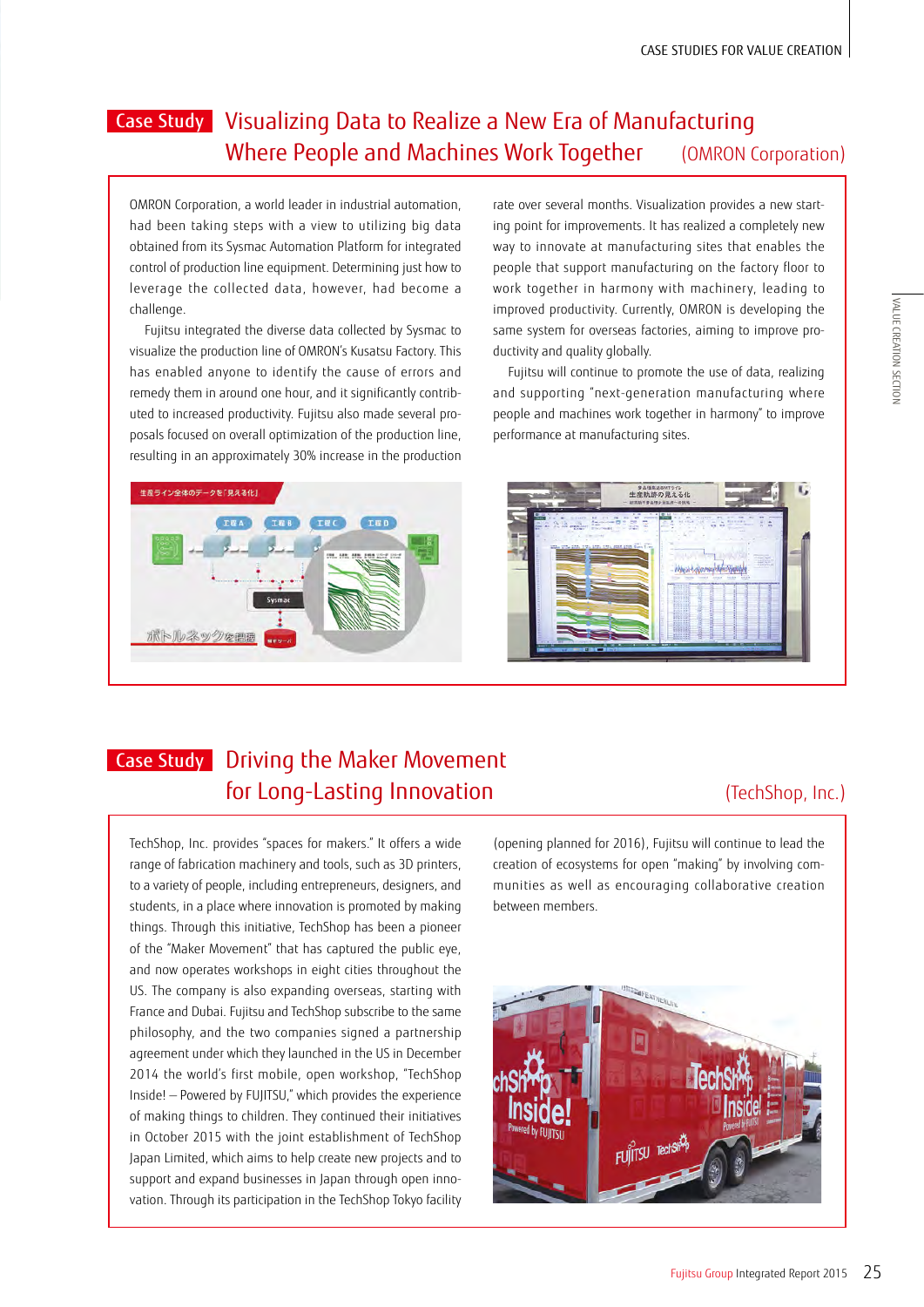### Creating the Future's Mobility Society to Connect People, Cars, and Society

Countries around the world are facing different problems and issues depending on their transportation culture, with emerging countries dealing with traffic congestion, road accidents, and environmental pollution, and advanced countries working to update their regional traffic systems. Fujitsu is taking action to provide solutions to these issues with ICT.

#### Providing Information Collection and Utilization Services as an ICT Platform for "Connected" Cars

Advancing urbanization around the world has given rise to a host of transportation-related problems. New cities are faced with a complex mix of interrelated social issues such as chronic traffic congestion, road accidents, and environmental pollution from exhaust gas. Meanwhile, mature cities need to optimize their regional transport systems due to evolving population trends.

Fujitsu is using ICT to solve these complex problems. We aim to realize a mobility society in the IoT era, in which people, cars, and all other aspects of society are connected.

As a first step, we have provided the FUJITSU Intelligent Society Solution SPATIOWL as a mobility platform service that collects and utilizes vehicle traveling information and sensor information. This serves as an ICT platform for realizing "connected" cars that exchange information between vehicles and also with devices outside of the vehicle. We are developing the service in emerging countries' cities, for example, where it is used for guiding cars off



Motoyuki Ozawa Corporate Executive Officer SVP, Vice Head of Manufacturing & Distribution Industry Sales Group (In charge of Automotive Industry Business)



non-toll roads and onto expressways in the crowded Indonesian city of Makassar, and we are looking at introducing it to alleviate traffic jams in central Bangkok, Thailand. In addition, we are considering provision of new services utilizing the traffic data accumulated by SPATIOWL and added-value services other than traffic services that combine location and area information.

In cities with mature transportation systems in Japan, the US, and Europe, we are working to provide new transportation services from the perspective of sustainable city creation. We are also cooperating with research institutes on projects such as the development of "multi-modal route planning" that displays the optimal routes depending on changing conditions, and of ondemand transportation technology that realizes a mobility environment that does not rely excessively on private vehicle ownership.

Fujitsu will continue to promote the fusion of vehicles with ICT, working to realize a society with next-generation mobility that is safe and comfortable.